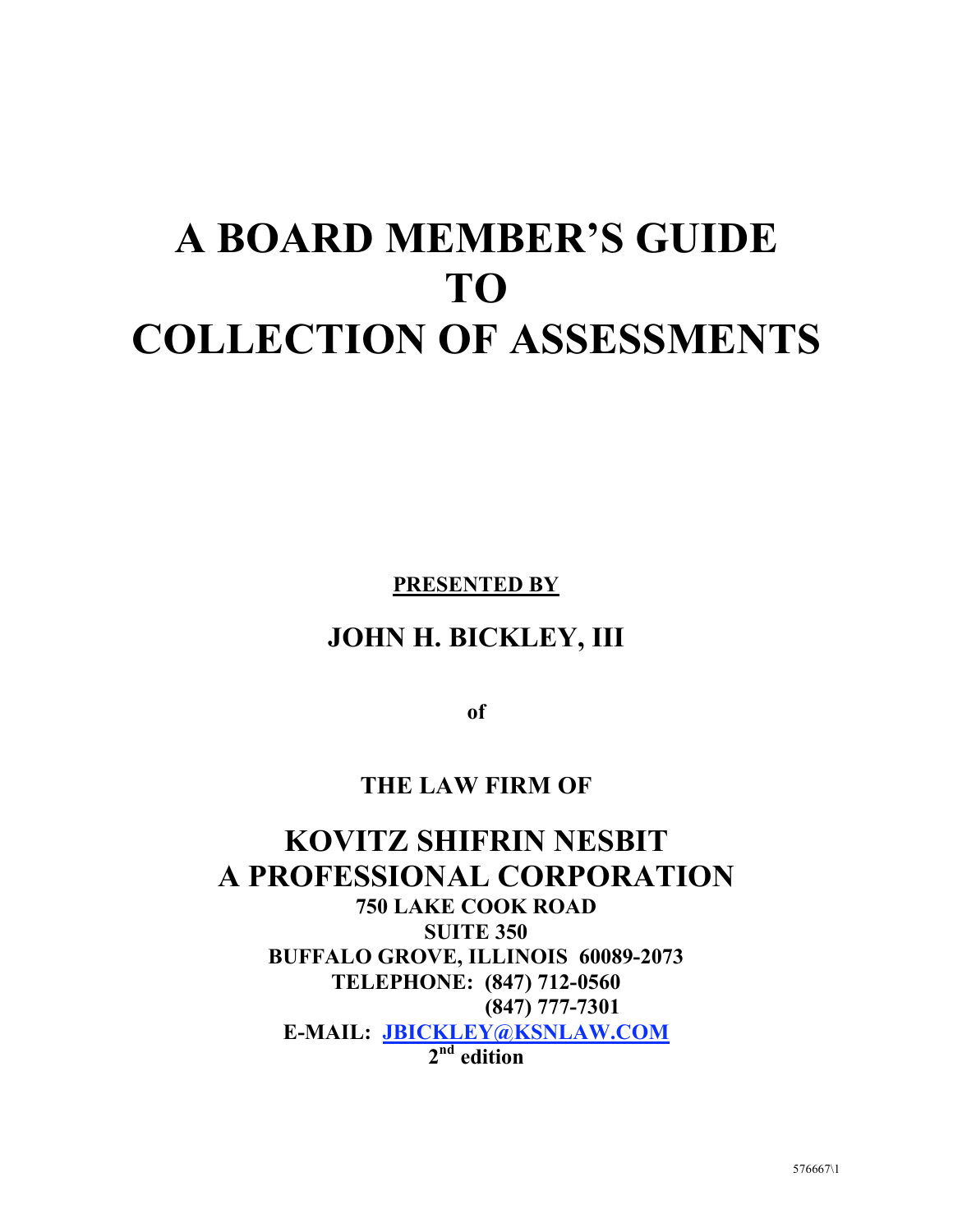## **JOHN H. BICKLEY III ATTORNEY AT LAW BIOGRAPHICAL INFORMATION**

**John H. Bickley, III, (Member) born Evanston, Illinois, November 7, 1952; admitted to** Illinois Bar, 1978; Admitted to U.S. District Court, Northern District of Illinois including Trial Bar; Education: Colorado State University (B.A., 1975); Chicago-Kent College of Law, Illinois Institute of Technology (Doctor of Jurisprudence, with Honors, 1978).

**Rated** "AV" By Martindale-Hubble, (National Attorney Rating Organization): Very High to Preeminent Legal Ability and Ethical Standards.

**Author/Co-author**: "The Board Members Guide to Illinois Association Law", "A Board Members Guide to Rules and Regulations" "The 100 Most Commonly Asked Questions About Illinois Condominiums…With Answers" "A Board Members Guide To Insurance" "A Board Members Guide to Establishing Proper Capital Reserve Accounts" "Evictions Procedures In Illinois" "A Board Members Guide to Collection Of Assessments".

**Lecturer/Instructor**, Condominium and Association Law-Harper College, 1992-present; Joliet Junior College 2004 to present;

**Elected/Appointed Position**s: Trustee, Village of Hawthorn Woods, 1998. Chairman, Village of Hawthorn Woods Environmental Committee, 1994-present. Assistant Attorney General, State of Illinois, 1978-1979. Assistant Attorney General, State of Illinois, Hearing Officer, Illinois State Board Of Elections 1985-1990; Chief Defense Counsel, United States Marine Corps, 3rd Marine Division, Okinawa, Japan, 1980-1981. Chief Trial Counsel, United States Marine Corps, 1st Force Service Support Group, 1982-1983. Promoted to rank of: Major United States Marine Corps.

**Member:** Lake County Bar Association (Committee on Real Estate Law), Illinois State and Federal Bar Associations; Illinois Trial Lawyers Association; The Association of Trial Lawyers of America. The Federal Trial Bar.

**Additional Awards:** Named by Super Lawyer's Magazine as being among the top attorneys in Illinois in 2005, 2007, 2009 and 2010

**Practice Areas:** Condominium Law; Condominium Development; Civil/Commercial Litigation; Insurance Litigation;

i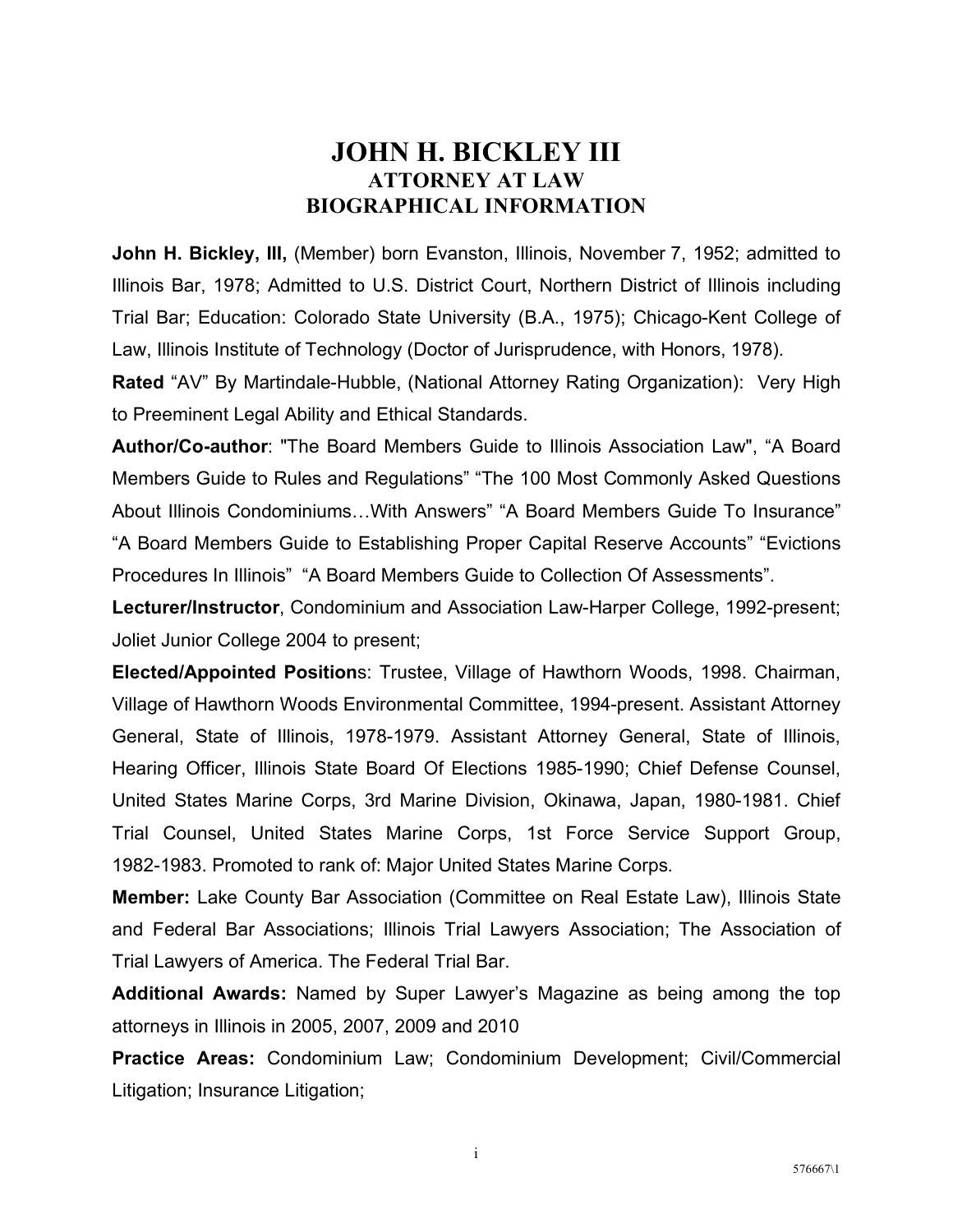## **TABLE OF CONTENTS**

| A BOARD MEMBER'S GUIDE TO COLLECTION OF ASSESSMENTS |    |
|-----------------------------------------------------|----|
| <b>THEORIES OF RECOVERY</b>                         |    |
| <b>COLLECTION PROCEDURES</b>                        | 3  |
| <b>RECOVERY OF LEGAL//COLLECTION FEES</b>           |    |
| <b>BANKRUPTCY</b>                                   | 8  |
| MORTGAGE FORECLOSURE                                | 12 |
| <b>LIABILITY ISSUES</b>                             | 15 |
| <b>CONCLUSION</b>                                   | 16 |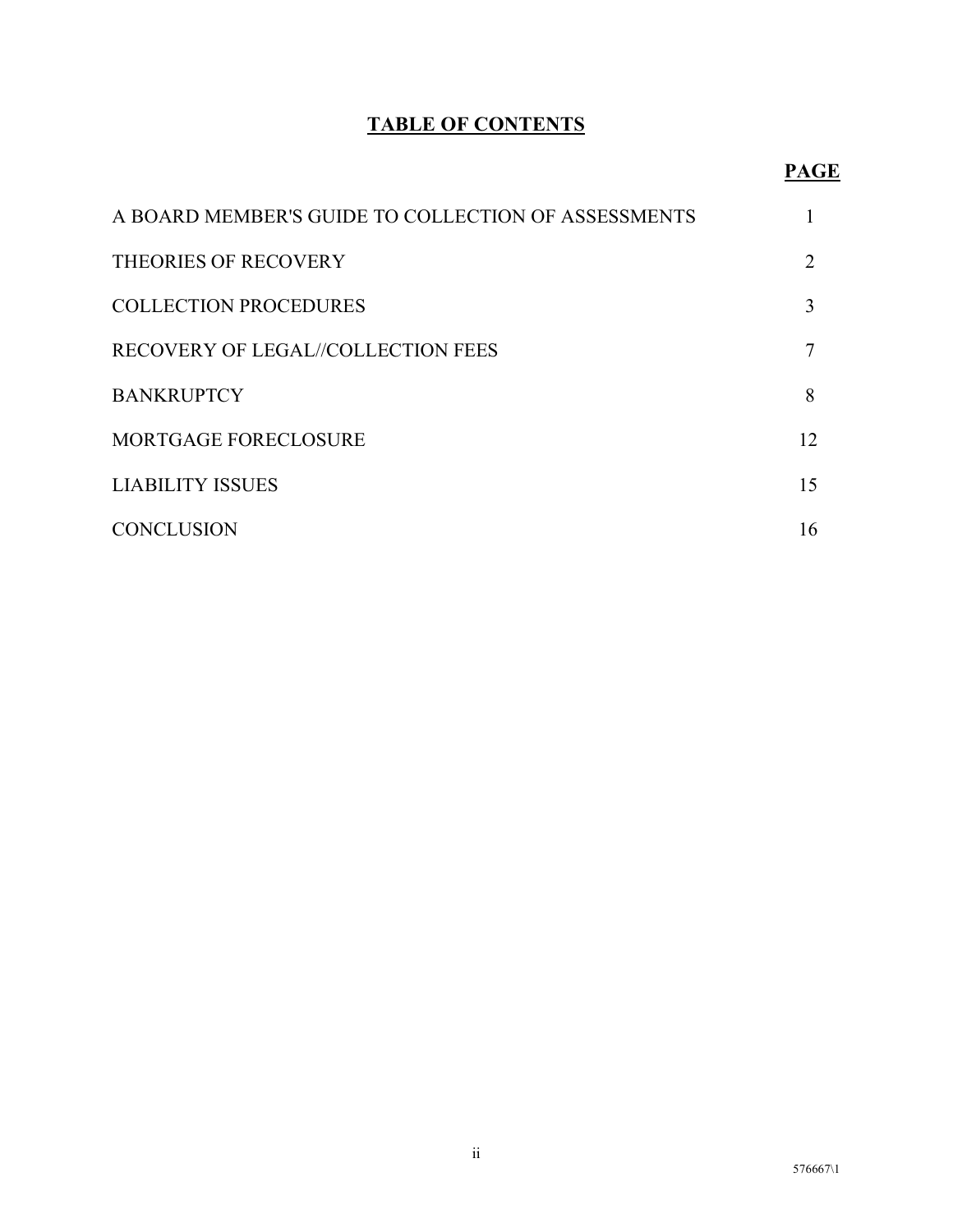## **FOREWORD**

This book is intended to be a guide to assist Board members in understanding the process of collecting past-due Association assessments. The efforts of Mr. Donnie Rudd and Ms. Laurel Hart for drafting the First Edition of this work are acknowledged.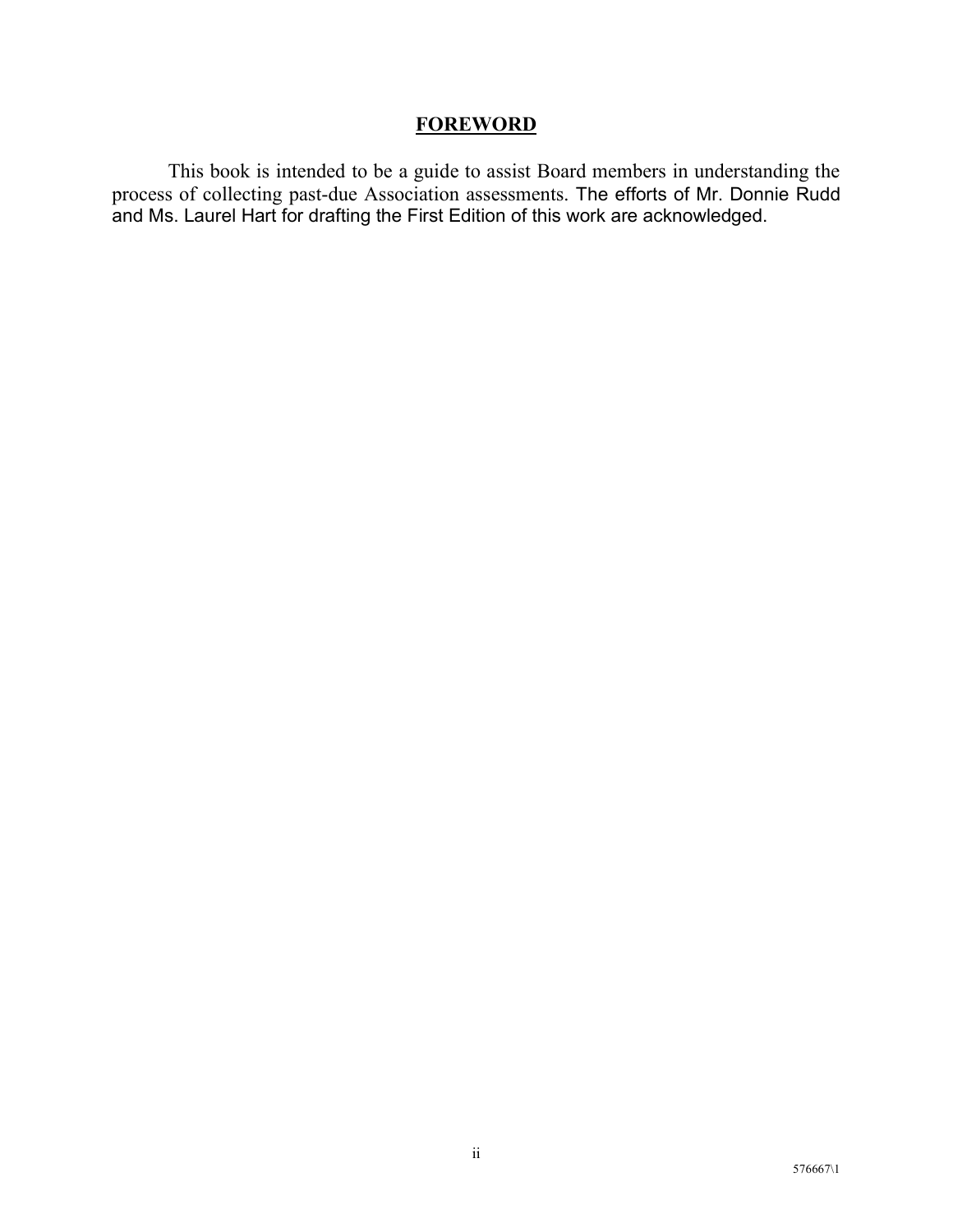#### **A BOARD MEMBER'S GUIDE TO COLLECTION OF ASSESSMENTS**

At one time or another, any common interest community Association will be required to consider collection procedures to obtain delinquent assessments. Because an Association has a duty in which to maintain, replace and repair certain elements within the Association, the Association must have monies to accomplish these duties. Even if one owner does not pay, the Association can suffer in obtaining the goals they have listed

It is essential that an Association establish collection procedures prior to this becoming a problem. If the owners within an Association understand what is to occur to them if they do not pay their assessments, the compliance rate of payment of assessments will be greater. If you wait until it becomes a problem, it may be too late for the Association to obtain a proportionate remedy.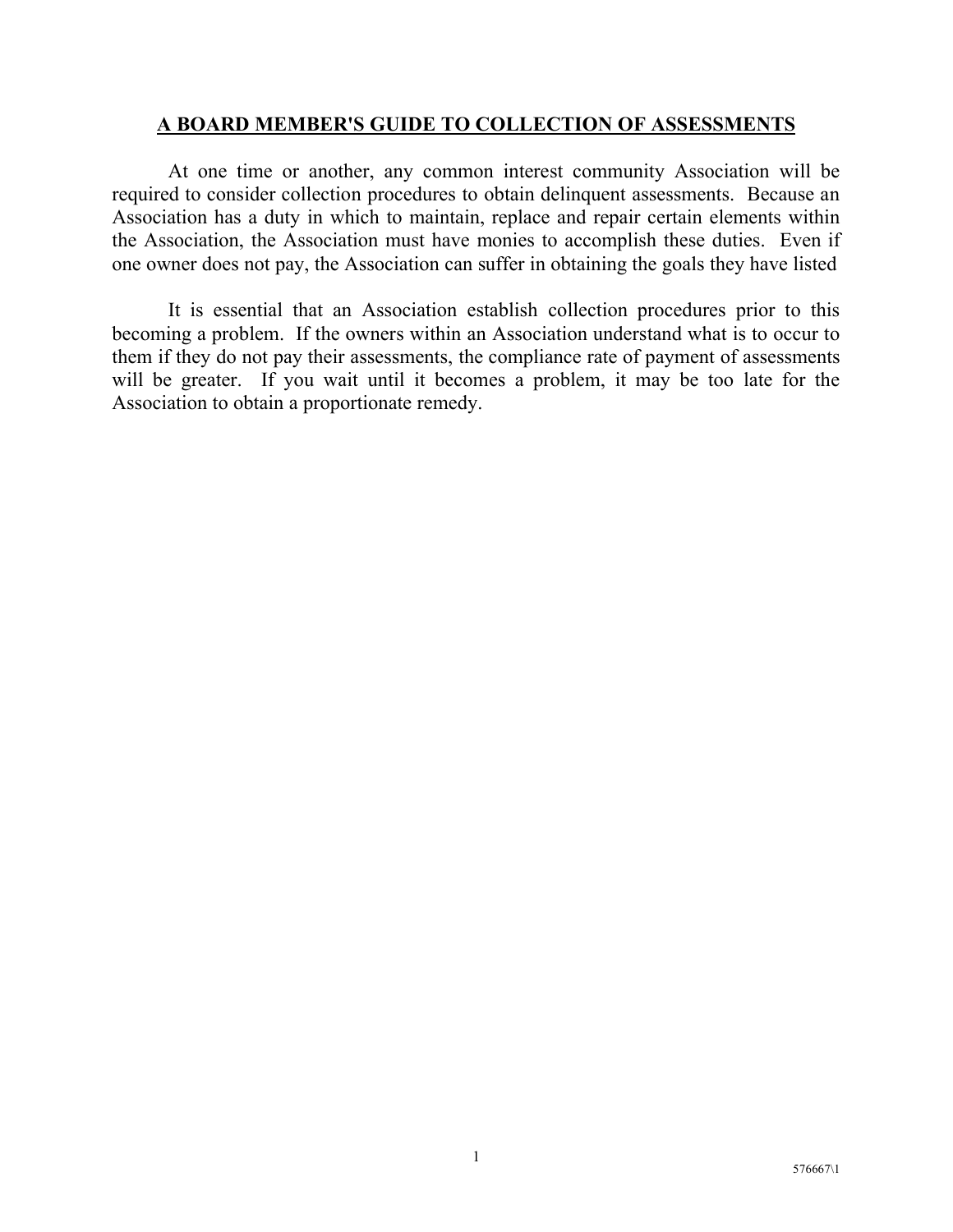#### **THEORIES OF RECOVERY**

Before the collection procedures are detailed it will be helpful to explain the theories on which recovery can be made. There are two basic theories for recovery of delinquent assessments in an Association. The first is by virtue of the owner's personal obligation to pay all assessments which come due while he or she owns the property. The second is by virtue of the assessment lien which runs against the property itself regardless of who owns it. Both are imposed by the provisions of Section 9 of the Illinois Condominium Property Act as well as the Declarations of most, if not all, Associations.

The personal obligation entitles the Association to file suit for breach of contract against an owner who fails to pay his or her assessments. The lien theory allows the Association to file its lien against the property and to wait until it is sold to collect, or to foreclose its lien and take the property to satisfy the amount owed. In addition to these two theories, there is a statutory remedy in Illinois which allows the Association to evict an owner from the unit for failure to pay assessments. The eviction remedy is quite effective and is permitted by virtue of provisions found both in the Illinois Condominium Property Act and in the Illinois Forcible Entry and Detainer Act. In this case, the Association does not get title to the unit, but merely possession until the debt is paid.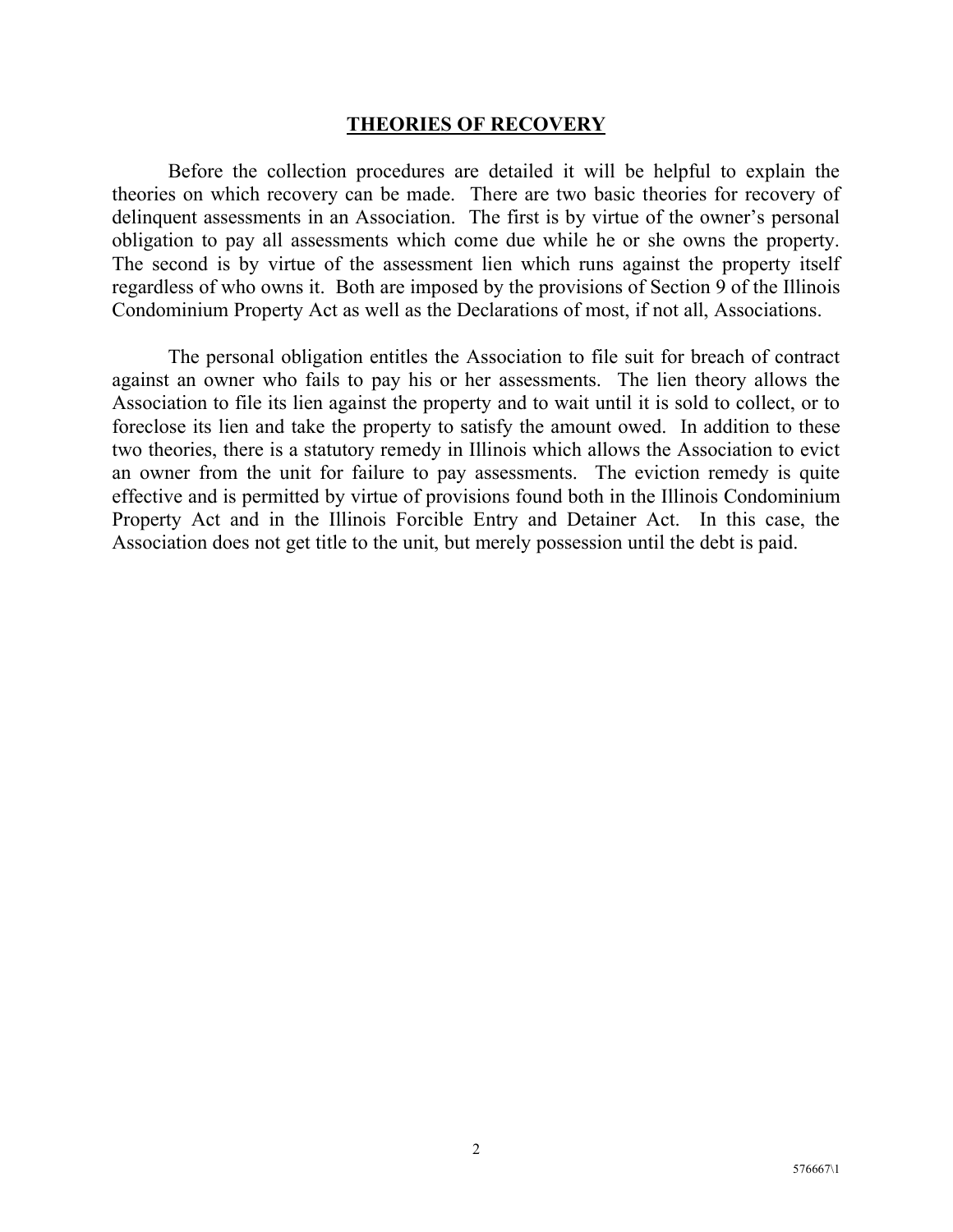#### **COLLECTION PROCEDURES**

At this point, let's talk about the actual collection procedures themselves. First, the Association can use a suit for straight breach of contract in order to collect the delinquent assessments. In this circumstance, the Association files a complaint requesting monetary damages. This complaint then must be filed and forwarded to the Sheriff of the county in which the delinquent owner is located for service. The Sheriff then attempts to serve the owner with the Association's complaint. If unsuccessful the Association has to attempt again to obtain the service. This can either be accomplished at another address known as an "Alias Summons" or the Association can hire a special process server to accomplish the service. Please note that most Sheriffs only work between the hours of 8:30 a.m., and 5:30 p.m. If an Association only knows an owner's residential address and not a business address, service by the Sheriff cannot be accomplished. Therefore, the need of a special process server, who is any person over the age of 18 and is not involved in the lawsuit, can be obtained to serve at other hours.

Assuming that the Association obtained service upon the individual, the Association then proceeds with its lawsuit. However, please note that an individual owner would be entitled to file a counter-claim against the Association in this type of lawsuit. Therefore, if the owner feels that the Association is not properly maintaining the premises, which is the reason why they have not paid their assessments, this issue may appear in the lawsuit. In that case, the Association would not only be prosecuting its claim for failure to pay assessments, but would also be defending the Association in the counter-claim filed by the owner.

In any lawsuit, the Association must obtain a judgment. After service of papers upon the delinquent owner, a Court date is set up. At this trial, all issues before the Court, including any counter-claim, will be addressed. The person most familiar with the Association's books must appear at trial to testify as to the amounts outstanding. If a counter-claim is present, additional witnesses may be necessary. Unless contradicted to the Judge's satisfaction, a judgment should be entered

This is not the end of the Association's litigation process. Unfortunately, monetary judgments are not self-enforcing. Thus, they require post-judgment litigation procedures unless the owner pays the judgment voluntarily. These post-judgment proceedings include garnishments and citation to discover assets. Once the Association has determined what assets are available, the Association can proceed to collect its delinquency.

Generally, the straight breach of contract lawsuit is not advantageous to an Association. First, the Association must serve its complaint upon the individual owner before it can go to trial. This can be quite difficult if an individual owner is delinquent in many areas. He or she will know that they are to avoid service when they see a Sheriff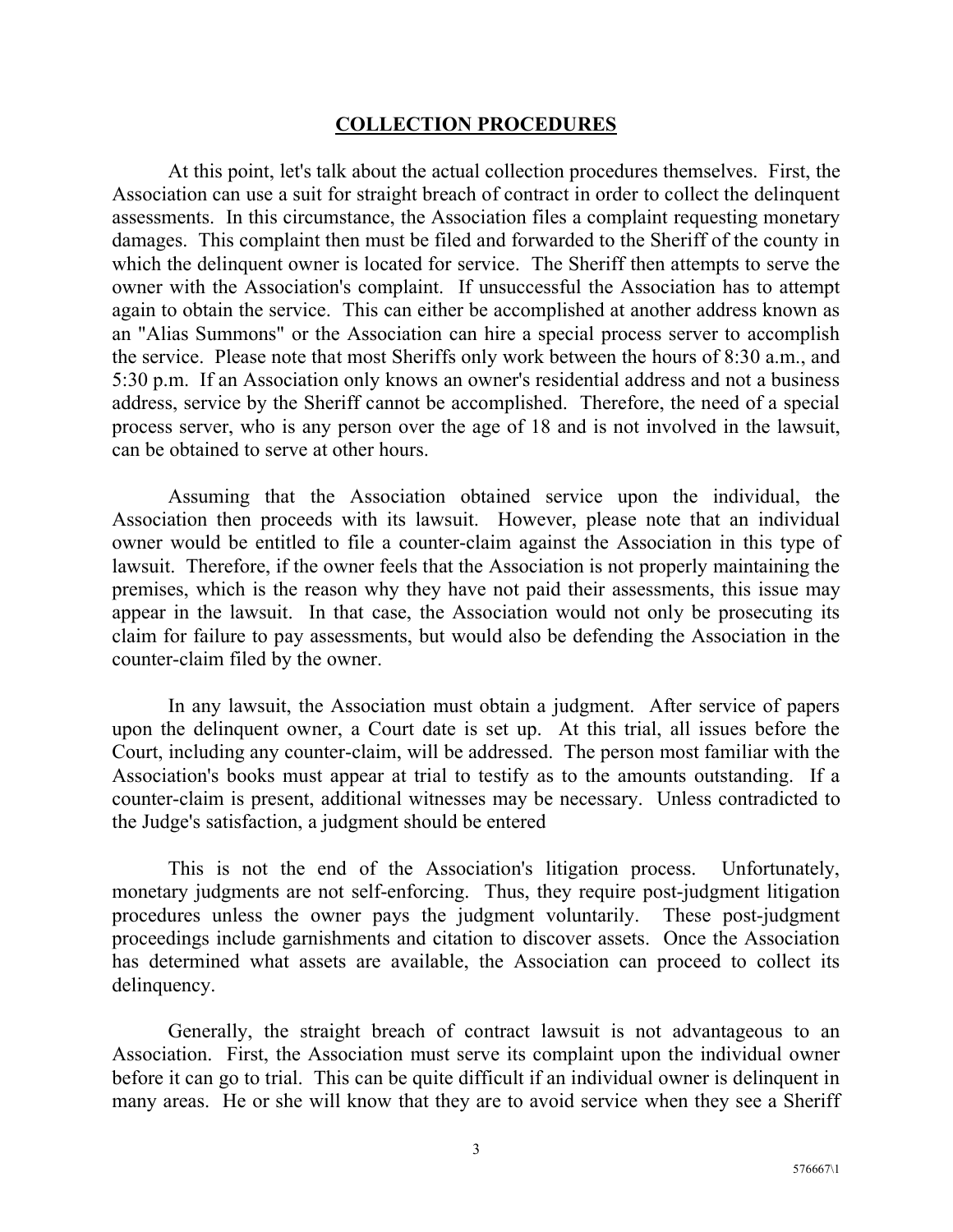walk up their steps. In some cases, individual owners have been able to avoid service for several months or even years. Secondly, post-judgment procedures are quite time consuming and require additional court appearances for the attorney and court costs to the Association. Any time a post-judgment procedure is required to go in front of the Court, it usually requires service of the papers upon the individual owner. That means that the Sheriff or special process server must go out to serve the owner with the papers. Thirdly, because the post-petition procedures take time to accomplish, it gives the owner time to disappear, file bankruptcy, slip into a worse financial condition or possibly allow a mortgage foreclosure action to occur. Each of these would have a detrimental effect upon the Association. Lastly, despite receipt of a judgment, the owner may not have any assets in which to clear off the Association's delinquency. One cannot obtain monies from an individual who does not have any. This is especially true if a person is not working, has no car or other valuable assets.

A second collection procedure available is the process of lien foreclosure. The first step requires the Association to file an actual lien in the Recorder's Office of the County in which the property is located. After the lien is recorded and the owner fails to pay the delinquency, the Association can file a lawsuit to foreclose the lien. This type of action is very similar to a mortgage foreclosure lawsuit. In regards to this type action, the Association will obtain ownership of the owner's unit if the Association is successful.

The next step in this action is the filing of a complaint and service of the complaint upon the individual owner. Assuming that the Association obtained service upon the individual owner, a trial is held. If successful, a judgment will be entered and will conclude with a direction that execution issue. An execution is an Order signed by the Clerk of the Court that renders the judgment directing the Sheriff or some other public official to sell the property of the delinquent owner in order to pay off or satisfy the judgment.

Assuming that the execution is issued and delivered to the Sheriff, in some states the Sheriff then delivers a copy of this execution to the individual owner and demands payment of the judgment. The next step is a purely formal and technical one. It is known as a levy and consists of those acts by which a Sheriff sets apart and appropriates a particular part of the individual owner's property for the purpose of satisfying the command of the execution. A levy on real estate often consists of nothing more than the Sheriffs statement on the execution that he is levying on certain real estate, followed by a description of the real estate. Next, the Sheriff must publish notice of the coming sale and post copies thereof in certain public places. At the date fixed for the sale the Sheriff auctions off the individual owner's unit to the highest bidder, who is usually the Association since an Association can bid up to the amount of its judgment without producing any cash other than the Sheriff's cost. Also, in many states, there is a redemption period, just as in the case of a mortgage foreclosure sale, which allows the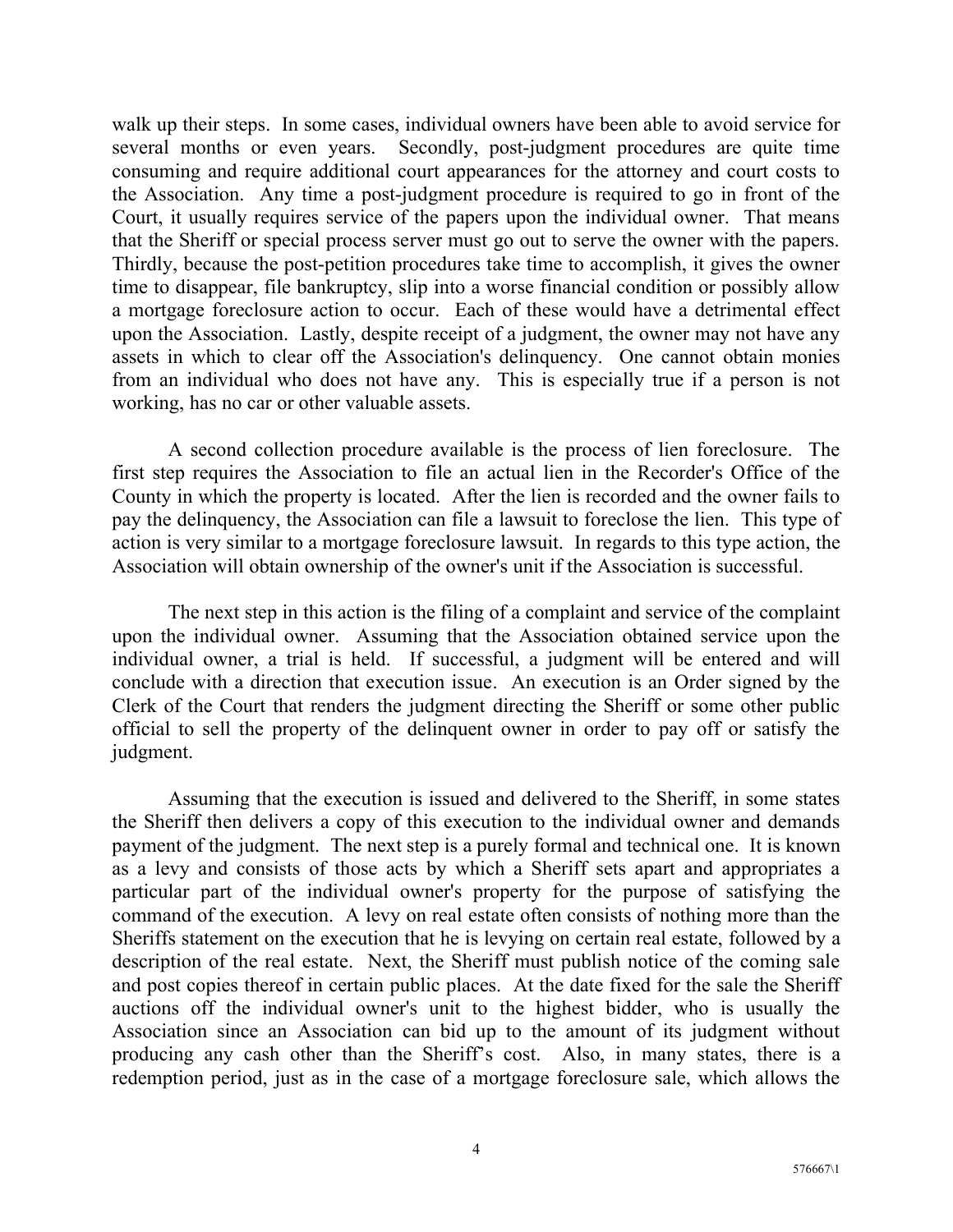individual owner time in which to redeem the property. Ultimately, if no redemption is made, a Sheriff's deed issues to the purchaser.

As in the breach of contract lawsuit, there are many disadvantages to this type of action. First, as in the above-mentioned collection procedure, the Association must obtain service of its complaint upon the individual owner. If this cannot be accomplished, the lawsuit cannot proceed. Secondly, the costs are expensive in this type of lawsuit, such as filing fees, publication costs and ordering Minutes of Foreclosure. Secondly, the lien foreclosure procedure is quite lengthy. In the State of Illinois, the process requires waiting for approximately seven months after trial before the Association is entitled to obtain a deed to the property. This is because the Association must sell the unit at a Sheriff's Sale, which takes a minimum of three weeks after the judgment is entered, plus there is a redemption period of six months after the Sheriff's Sale during which the owner can pay back the Association all monies owed to redeem the unit. Thirdly, the Association will have to expend money to purchase the unit. This requires some up-front cost even though the Association could later sell the unit to a third party. Lastly, even though the Association would end up with the unit, it probably would be subject to any mortgage liens the owner might have on it. In this case, the mortgage company might elect to foreclose on the Association because title was transferred without its consent

Thirdly, and the last collection procedure, an Association has the right to file a Forcible Entry and Detainer Action. This is typically the least expensive, most expeditious and effective collection procedure available to the Association. It is a civil remedy to recover the possession of a unit and, if possible, a monetary judgment as well. The first step in this type of action is directing the Association's attorney to send a notice letter to the owner and tenant regarding the delinquency. This letter states that the full amount of the delinquent assessment must be paid within thirty days or the owner's right to possession of the unit will be terminated. The letter is sent by certified as well as by regular mail, so that a copy will be delivered even if the owner fails to receive the certified mail copy. Fortunately, the law does not require that the certified letter be received, simply that it is sent with proper postage and a correct address. In the event payment is not received from the owner within the thirty-day period, a Forcible Entry and Detainer Action can be filed. The only issue in this type lawsuit is whether the owner has or has not paid his or her assessments. The defendant, in most circumstances, is prohibited from filing a counter-claim in the Forcible Entry and Detainer Action. If they wish to raise or allege any misconduct by the Association, it would have to be raised in a separate lawsuit. Cook County has initiated an additional step which must be accomplished as a condition precedent to a forcible action. It should be noted that a Federal Statute, The Fair Debt Collection Act requires that certain disclosures be included in any communication to a Debtor. These disclosures generally pertain to the right of the Debtor to dispute the debt and the procedures which be followed if the Debtor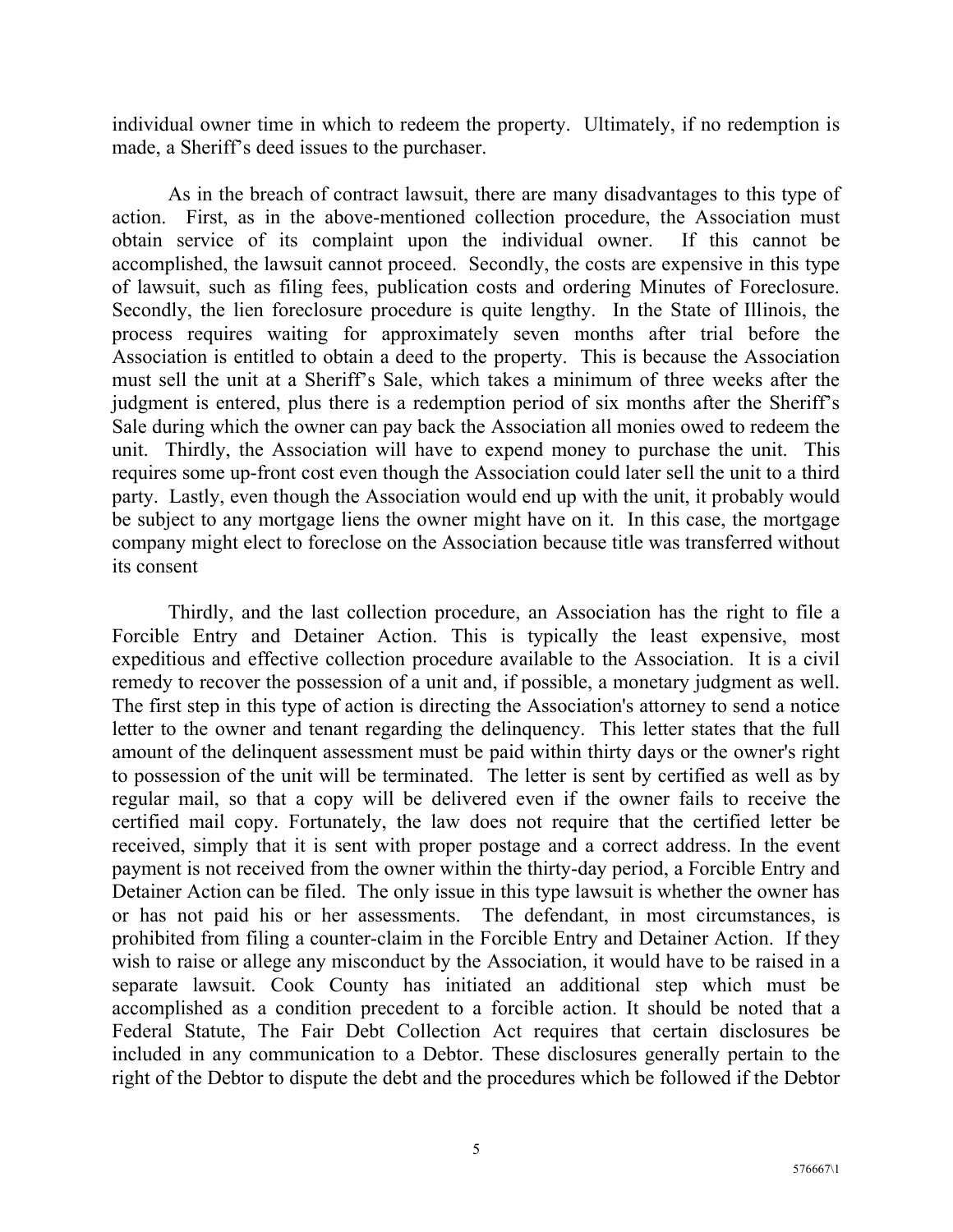exercises this right. If these disclosures are not made, severe financial penalties may be awarded against the creditor.

The first step in a Forcible Entry and Detainer Lawsuit requires that a complaint be filed and served upon the individual owner. A trial date is usually set approximately three to four weeks from the date the complaint is filed with the clerk. If service cannot be obtained through this procedure, a second attempt to serve the Defendant through the use of an alias summons and special process server is usually attempted. If the special process server is unable to obtain service upon the individual owner, the Association then has the right to use a "Notice of Posting" as its means for obtaining service. Under this procedure, the Sheriff of the County in which the property is located posts certain forms indicating that the Association is taking action against a particular unit. It is presumed that every homeowner within each state walks through its Court building everyday to determine whether any action is being taken against his or her property. If a Notice of Posting is necessary, it usually requires an additional two to three week wait.

If a judgment is rendered in favor of the Association and against the delinquent unit owner, an order will be entered allowing the Association to take possession (but not ownership) of the unit. However, state law requires enforcement of that judgment to be delayed to allow the individual owner time to pay the delinquency. Enforcement of the judgment for possession must be delayed for a minimum of sixty (60) days, although a Judge may delay the enforcement of the judgment for up to one hundred and eighty (180) days. The unit owner then has until the expiration of the stay period in which to pay all past-due assessments, attorneys' fees and court costs incurred in the action.

In the event payment is not made, a writ (usually a certified copy of the Order for Possession) is placed with the Sheriff for the County in which the property is located to remove the owner from his or her unit. Typically, notice is sent to the owner prior to the Sheriff actually appearing. If the owner fails to make payment of the amounts due to the Association, the Sheriff will act and actually enforce the Association's Order. This will result in whoever is residing in the unit to be evicted and the Association placed in possession of the unit. Typically, the Sheriff has movers who place all of the delinquent owner's personal possessions located within the unit outside; thereby allowing anyone to scavenge through it. Then the Association usually changes the locks to the premises in order to prevent the resident from returning to the unit in question.

However, under a Forcible Entry and Detainer Action, the Association need not always evict the residents of a unit to collect the owner's delinquency. If a unit is occupied by a non-owner, the Association can require that the lessee turn over rent payments to the Association. This is called an "assignment of rents." Obviously, this is in the best interest of the Association. If it is necessary to evict the resident, the Association will have to spend time and money to locate a new renter.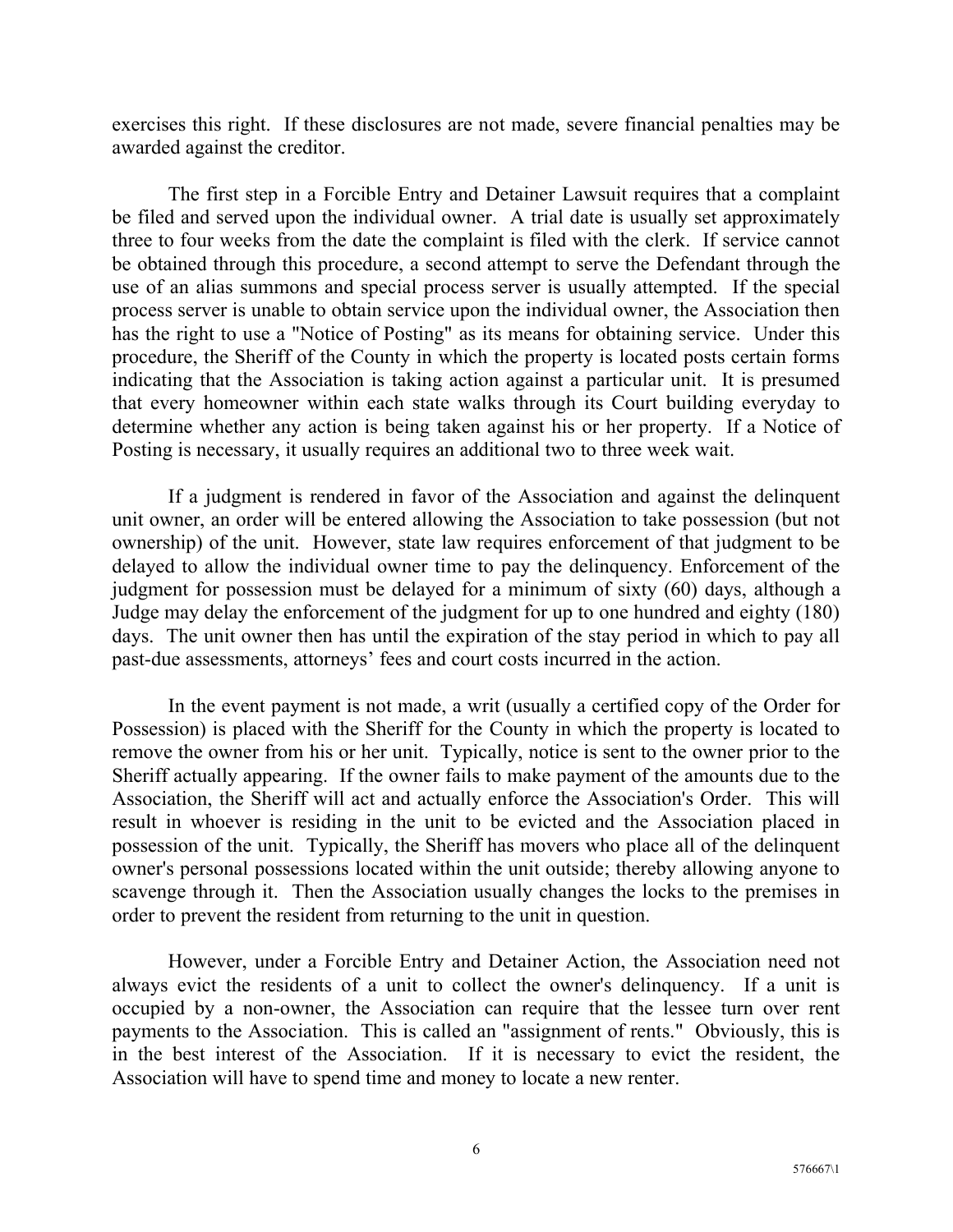The Association has the option to use any and all of the above-mentioned collection procedures. It is recommended that each Association confer with its own attorney to determine which procedure is the best for the individual Association.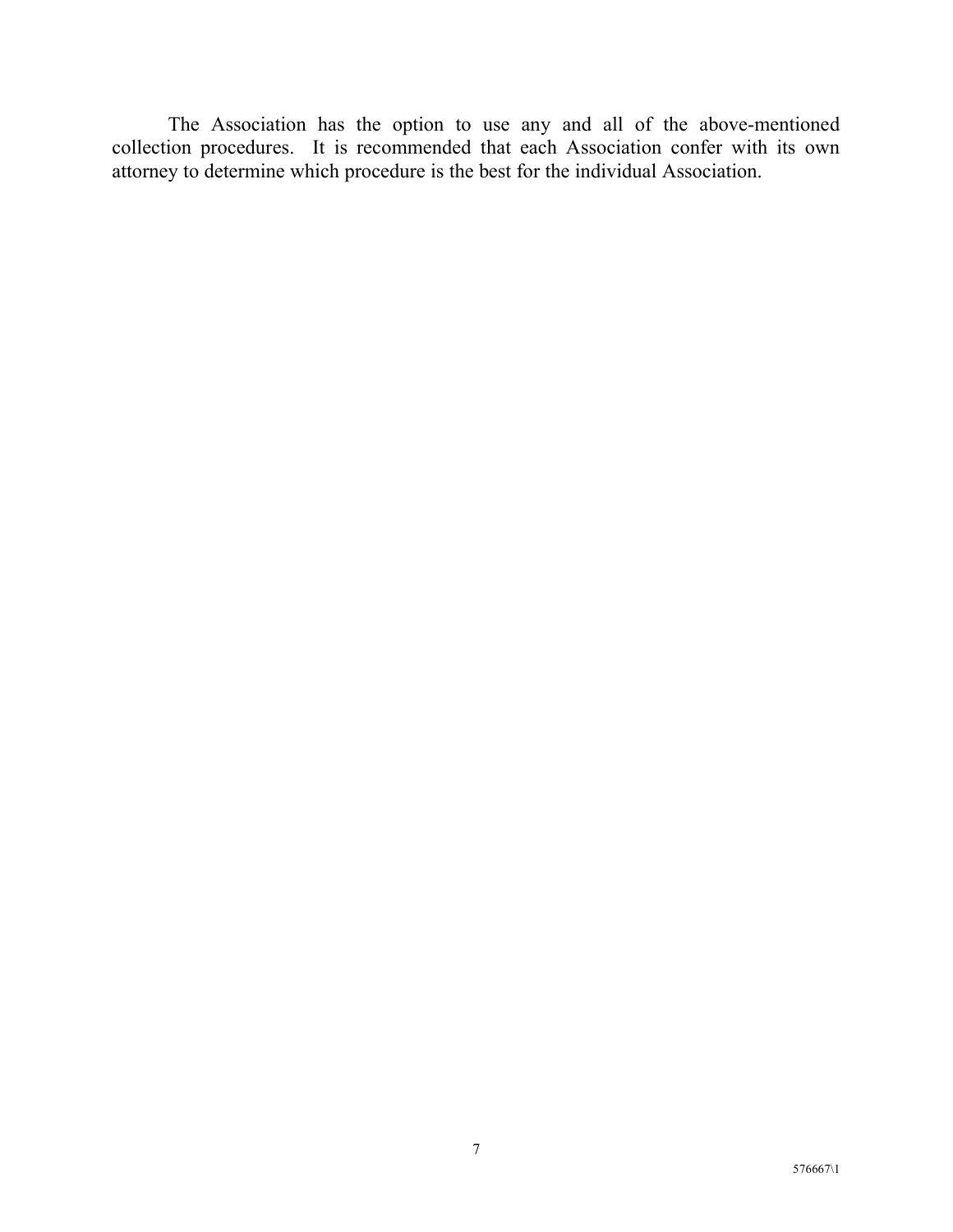## **RECOVERY OF LEGAL/COLLECTION FEES**

For condominiums, reasonable attorneys fees incurred in the collection process are deemed part of the owner's share of the common expenses and constitute a lien on the unit. However, this is not applicable to expenses or fees charged by non-attorneys. For instance, if the management company charges a fee for performing collection related services, this fee may not be "back charged" to the unit owner's account. It will be the sole responsibility of the condominium association. Accordingly, caution must be undertaken when engaging in the collection process to ensure that the Association is not becoming responsible for collection charges simply because it permitted non-attorneys to perform the work. The only exception to this rule, is if the Association files an amendment to its declaration permitting "back charging" collection related work by nonattorneys. As this typically requires a two thirds vote of the unit owners, this solution may not be available in every instance.

For townhomes and homeowner associations, the ability to recover attorneys' fees and costs of collection must be set forth in the declaration or other governing documents. As these fees may be quite substantial, it is certainly worth having these documents reviewed by the Association's attorney, and amended if necessary to provide for this recovery.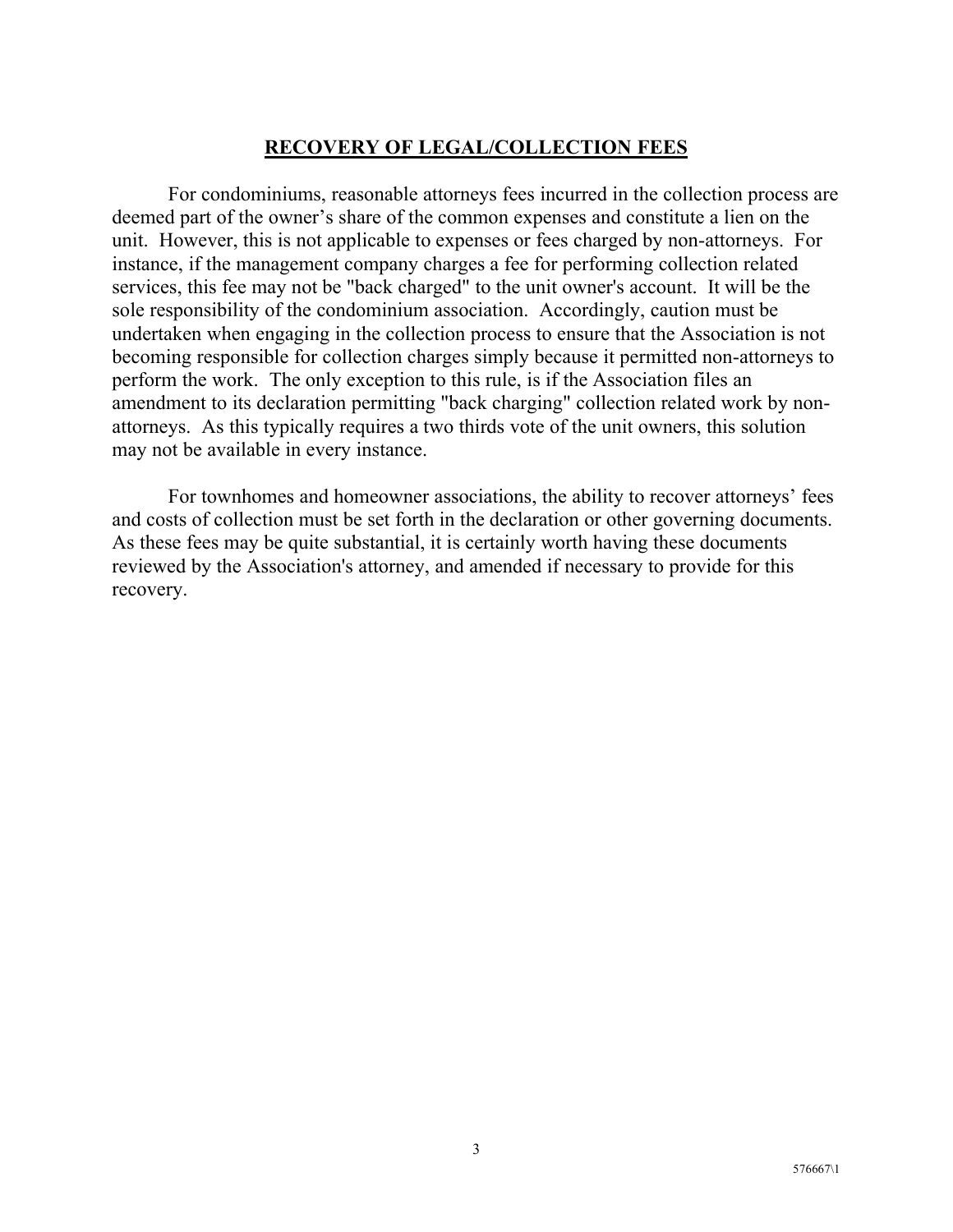#### **BANKRUPTCY**

Previously we discussed an action that an individual owner can take to avoid payment of Association assessments. This is the filing of a bankruptcy petition. Since most owners are private individuals, the bankruptcies an Association is likely to encounter will be of two types. The first is a Chapter 7 Bankruptcy, which is commonly known as a "straight" or "liquidation" bankruptcy. The second is a Chapter 13 Bankruptcy, which is also known as an individual "reorganization or wage earner plan."

In a straight bankruptcy, the individual is seeking to obtain a fresh start by wiping out all of his or her personal debts (not secured) obligations. A straight bankruptcy will allow an individual debtor to be relieved from personal debts that he or she has incurred to the extent that the debts are not secured with some type of collateral. Typically, the bankruptcy does not eliminate the debt, but it prevents the creditor from using the legal power of the Courts to enforce or collect the debt.

Under a Chapter 13 wage earner plan, the debtor is not seeking to eliminate all of his or her debts, but is seeking the protection of the Bankruptcy Court in order to obtain some breathing room so that he or she can devise a plan to pay secured creditors who have collateral and unsecured creditors who do not have collateral. With the wage earner plan, the individual must propose a plan to the Bankruptcy Court outlining how he or she will repay the creditors. Typically, most wage earner plans provide for paying secured creditors (having collateral) all or substantially all the money which is owed to them. On the other hand, unsecured creditors (without collateral) are typically paid only a small percentage of the amount that is owed to them. Generally this amounts to approximately ten (10%) to twenty (20%) percent of the unsecured debt. A wage earner plan requires the wage earner to pay a fixed amount each month through the Court and on to the creditors. The money is then allocated to the various creditors in accordance with the provision of the plan.

Typically, a wage earner plan should last no longer than three (3) years; however, such plans can last for a period of up to five (5) years if the Court approves it. If the debtor complies with the terms of the plan for the entire period, the debtor is discharged from any further obligation to any of the creditors at the end of the time period. Since the secured creditors are typically paid in full, there is no debt still remaining to them that must be discharged. However, an unsecured creditor may have received only a small percentage of the amount actually owed, and the remainder is discharged at the end of the plan

After a bankruptcy has been filed, notices must be sent to each of the creditors listed in the schedule to inform them that the bankruptcy has been filed. Under federal law, when a creditor, such as the Association is notified that a bankruptcy has been filed, the creditor is informed of an "automatic stay." The automatic stay means that all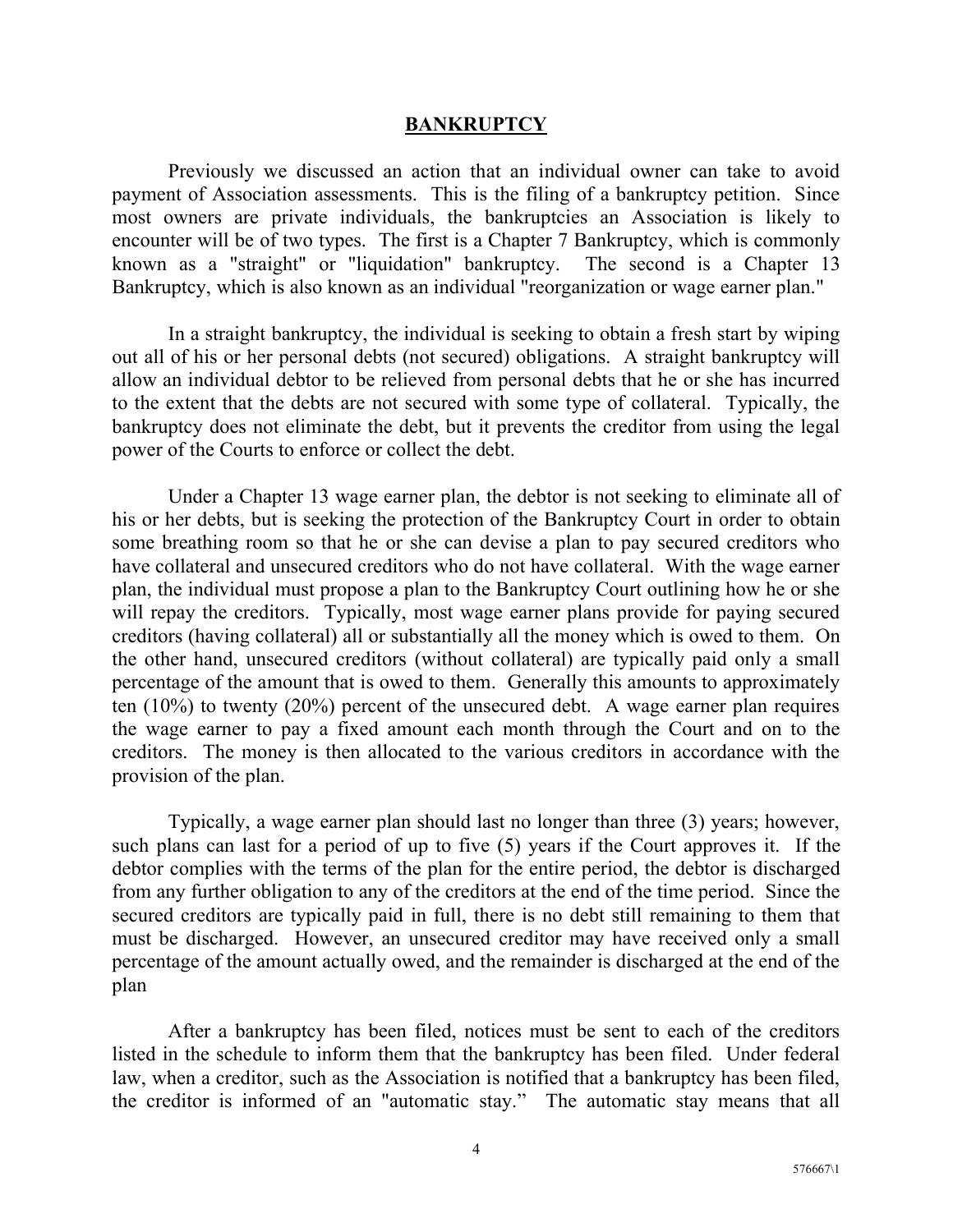creditors are under an order from the Federal Bankruptcy Court not to take certain actions against the debtor to do any of the following:

- a) begin or proceed with any lawsuit against the debtor;
- b) enforce any prior judgment against the debtor;
- c) take any action to obtain possession of any property owned by the debtor which is part of any property involved in the bankruptcy proceeding;
- d) take any action to create, perfect or enforce any liens against any property involved in the bankruptcy;
- e) take any act to create, perfect or enforce any lien against property of the debtor if that would convert any unsecured claim into a secured claim; or
- f) attempt to reduce or offset any amount owed by the debtor with any amount owed to the debtor.

In other words, all lawsuits must stop, all formal and informal attempts to collect the debt must stop, all garnishments and wage deductions must stop and so on. Any creditor who proceeds to take any steps to collect the debt after notice from the Bankruptcy Court is in violation of a Federal Court Injunction and is potentially liable for contempt of Court, which could result in fines or even imprisonment. The violator could include the Association, the Association's Officers and Directors, the Association's property manager, and the Association's attorneys, depending on whom the Court finds violated the stay.

Although there are some exceptions, which depend on the technicalities of bankruptcy law, in general the "automatic stay", or injunction from the Bankruptcy Court remains in effect until the case is closed, the case is dismissing or a discharge of the debts is granted or denied, whichever occurs first. This means that any action a creditor wishes to take concerning the debt must be done as part of the Federal Bankruptcy proceeding. From the Association's standpoint, this means that the Association cannot proceed to collect any judgments, cannot proceed with an existing lawsuit to obtain a judgment, cannot file a new lawsuit, cannot file a lien and cannot do anything else to collect the debt. Any attempts to collect the debt outside of the Bankruptcy Court can result in the violator being found guilty of contempt of court.

Although the procedures are somewhat different from other types of lawsuits, the creditors in a bankruptcy are not automatically stuck with the debtor's bankruptcy. The creditors still have the right to contest the bankruptcy, to show that the debtor really does not owe more than he can pay and so on. Further, each creditor is given an opportunity to file a proof that the claim is valid and that the claim is secured or unsecured. From the Association's standpoint, the Association always wants to argue that it is a secured creditor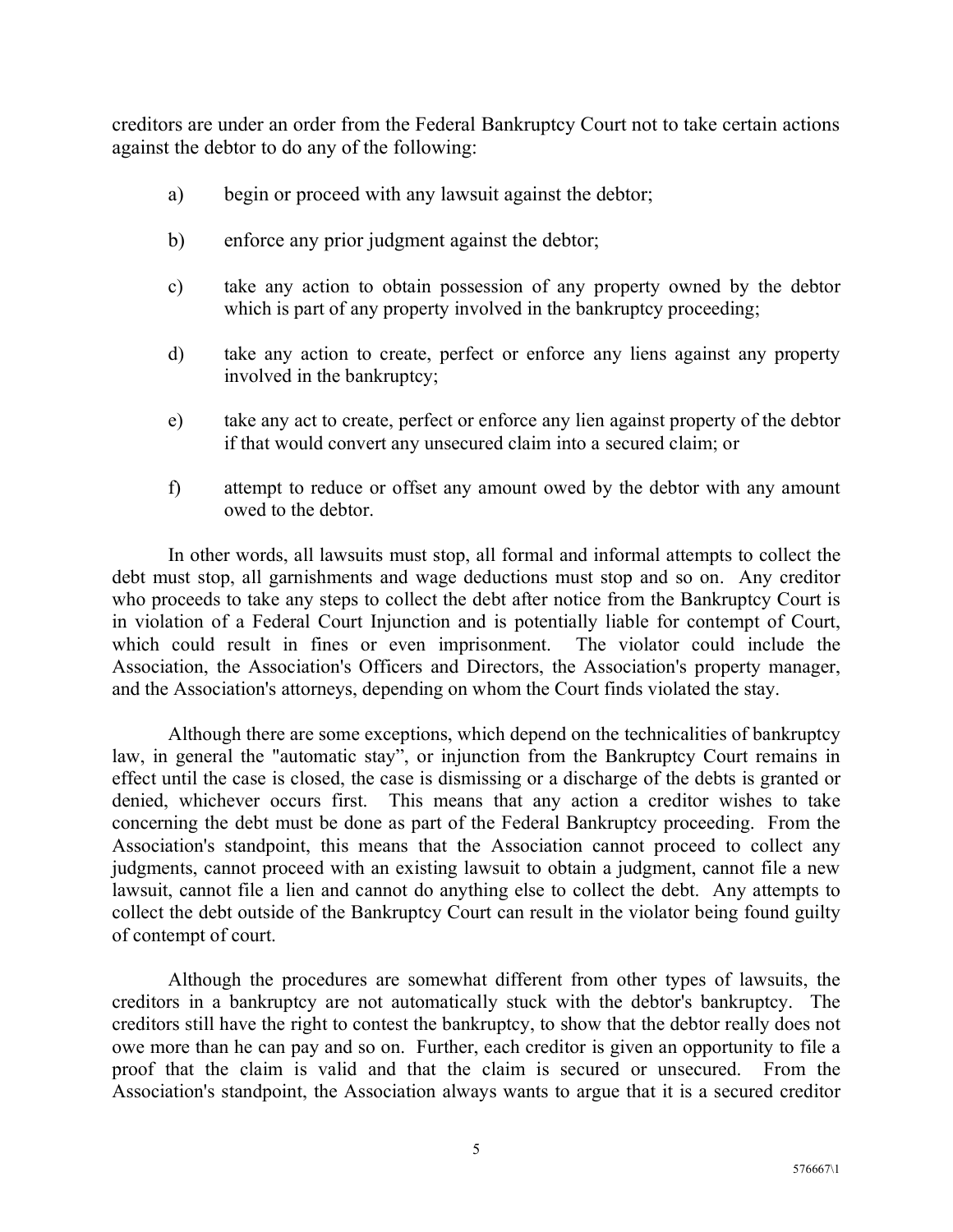rather than an unsecured creditor. The reason for this is that secured creditors obtain better treatment than creditors who are not secured

In many cases, the Association will not have filed a lien prior to the time the bankruptcy is filed. If the Association has not filed the lien, it has to present evidence in its proof of claim that it has a right to be considered a secured creditor. Typically, this is done by preparing a proof of claim and attaching appropriate sections of the Association's Declaration which provide that the amount of any unpaid assessments shall constitute a lien against the property. The Proof of Claim is then filed with the Bankruptcy Court.

Once the Association has filed a proof of claim with the Bankruptcy court, the claim will be evaluated by the bankruptcy trustee for a determination as to whether the Association's claim is secured. If the trustee rules against the Association, the Association has a right to challenge the ruling, but again the expense of such a contest must be weighed seriously against the potential for recovery.

In a wage earner plan, the Association will he paid in accordance with the plan approved by the Court, and the amount it receives will depend upon whether or not the Association is listed as a secured creditor. Thus, under the wage earner plan, the Bankruptcy trustee pays the Association's pre-petition assessments, those assessments and debts incurred prior to the filing of the owner's bankruptcy petition.

The real problem occurs when the debtor fails to pay the Association post-petition assessments, those assessments that become due after the bankruptcy is filed. Because of the automatic stay, the Association cannot take action against any property of the debtor that is part of the bankruptcy proceeding. In these cases, the Association essentially has two options. First, it can do nothing and wait to see if the money does begin to come in voluntarily from the debtor. The second choice is to go back to Court seeking either to have the case dismissed or to have the automatic stay lifted so that the Association would be allowed to pursue a separate collection against the debtor outside the Bankruptcy Court. Whether or not the Court will grant the Association the second remedy depends on numerous factors and ultimately is up to the Court's discretion.

If the Court does dismiss the proceeding or allows the automatic stay to be lifted, the Association would be entitled to pursue the debtor in the same manner as if the bankruptcy had never been filed. One risk involved in this alternative is that the debtor might convert the Chapter 13 plan into a straight bankruptcy. With a straight bankruptcy, the Association must write off as bad debt whatever personal obligation is owed by the debtor as of the date that the bankruptcy is filed. The Association should recognize that a straight bankruptcy consumes an average of three to six months before it is completed and the debtor is discharged. During that entire time period, the Association can take no action to enforce its debt against the debtor.

It is possible in a wage earner plan that the debtor might elect to reaffirm or reassume that personal obligation for the debt owed to the Association. Since the Association's lien is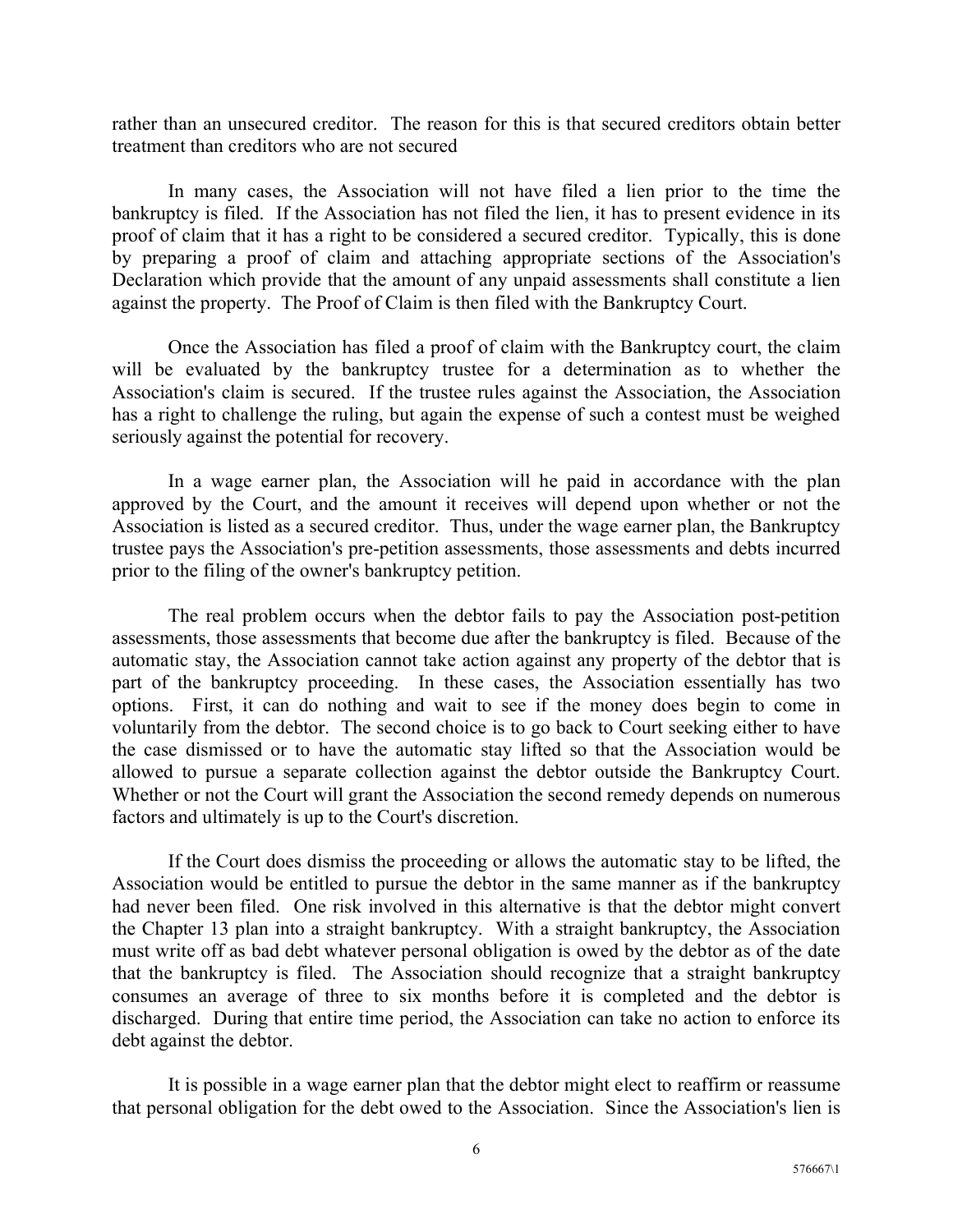secured by the property, the Association could foreclose its lien and take the property, although there is certain risk involved in this, particularly where there are mortgages which have priority over the Association's lien. If the debtor elects to reaffirm or reassume the debt, this would have to be approved by the Court which will all take into consideration whether or not the debtor has the financial resources to repay the debt with anything other than the property itself. If the Court finds that the debtor does not have the financial resources to reaffirm the debt, or finds that a reaffirmation is not in the best interest of the debtor, the Court will disallow the reaffirmation. This will leave the Association only as a secured creditor, behind any other creditors, such as first mortgagees who have priority.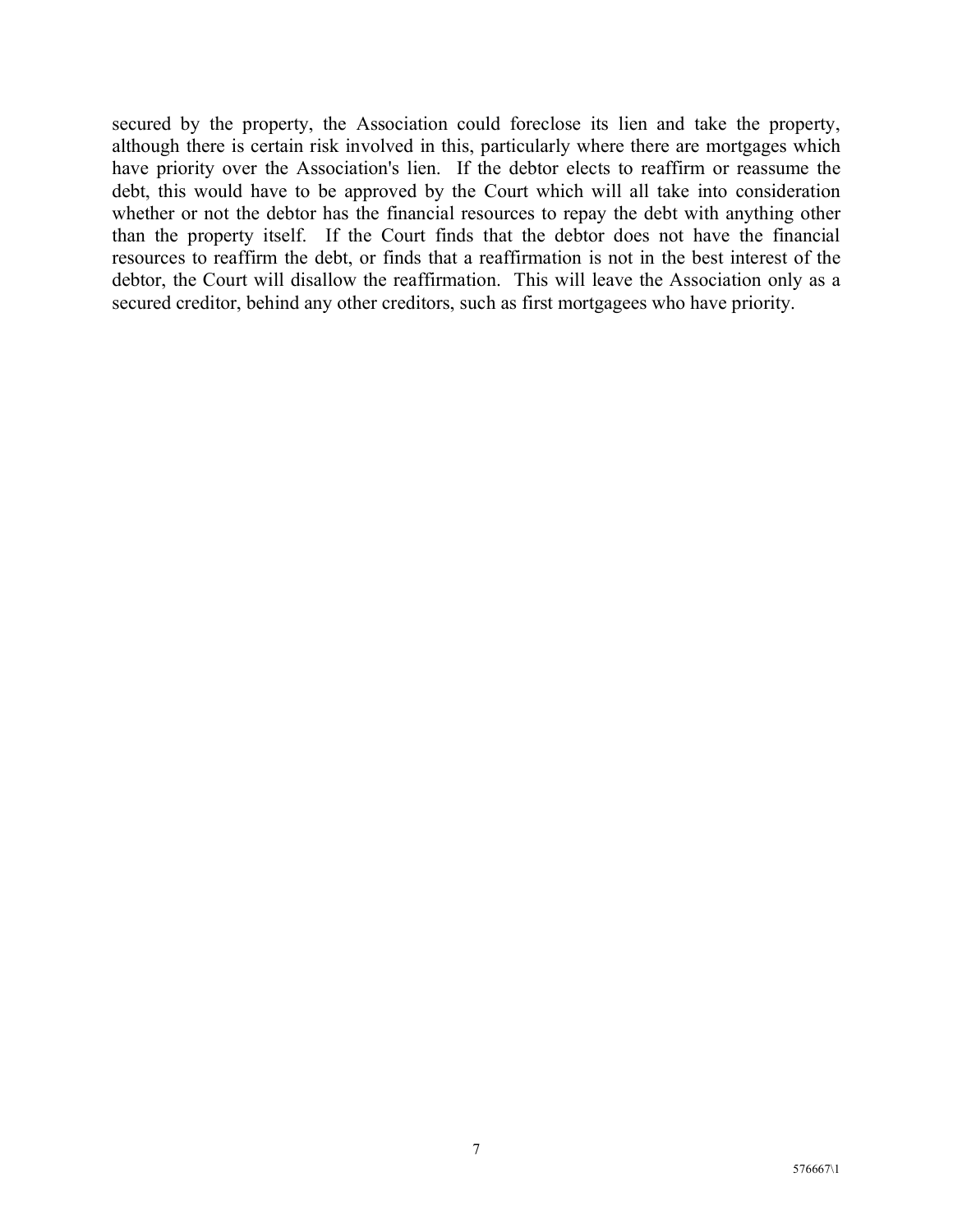#### **MORTGAGE FORECLOSURE**

The other problem that has serious implications for an Association is the foreclosure of an owner's mortgage. A mortgage is a lien like the Association's lien for unpaid assessments. However, a mortgage is a lien against real property that is given by the borrower to the lender as collateral to secure repayment of the debt. The borrower is referred to as the "mortgagor" because the borrower gives the security to the lender. The lender is referred to as the "mortgagee" because the lender is accepting the mortgage as security to repay the debt. Mortgage foreclosures are governed by the provisions of state law and thus will differ from state to state. The provisions discussed below concern how mortgage foreclosures take place in Illinois.

In Illinois, a mortgage foreclosure is the means by which a lender seeks to obtain repayment of its debt by selling the property against which the mortgage has been recorded Mortgage foreclosures can occur for a number of reasons; however, undoubtedly, the most common cause of a mortgage foreclosure is the failure of the borrower to repay his or her debt in a timely manner. The next most common cause of a mortgage foreclosure is that the borrower has attempted to sell some interest in the mortgaged property to another person without the consent of the lender. An example of this would be the typical contract sale where the contract buyer agrees to purchase the property over a period of time. Under most mortgages, this activates a "due-on-sale" clause that allows the lender to demand full payment on its mortgage. If the lender is not .paid in full, the lender has the right to foreclose.

In Illinois, a mortgage foreclosure requires a Court proceeding where a Judge must find that the debtor is in default of the terms of the mortgage. The Judge must also establish the amount that is due under the mortgage, after which a Judgment of Foreclosure and Sale is entered, thereby "foreclosing" the mortgage lien. The judgment entitles the lender to sell the property at public auction in order to recover the amounts set forth in the judgment. At the public sale, the Sheriff asks for bids on the property to be sold. Generally, the amount owed under the judgment is less than the market value of the property. However, it is usually still high enough in comparison with the value of the property that the general public will not be interested in bidding on the property. As such, in approximately 99% of the cases, the lender will bid the exact amount of its judgment, no one will bid a higher amount, and the property will be sold to the lender for the amount of its judgment.

Even though the property is sold to the lender, or to anyone else for that matter at the Sheriff's Sale, this does not mean that the purchaser at the Sheriff's Sale becomes the automatic owner of the property. Illinois still requires that there be a "redemption" period after the Sheriff's Sale during which the original owner of the property can redeem the property by paying off the amount bid at the Sheriff's Sale plus any statutory interest or costs incurred since that date. In Illinois, the usual redemption period is six (6) months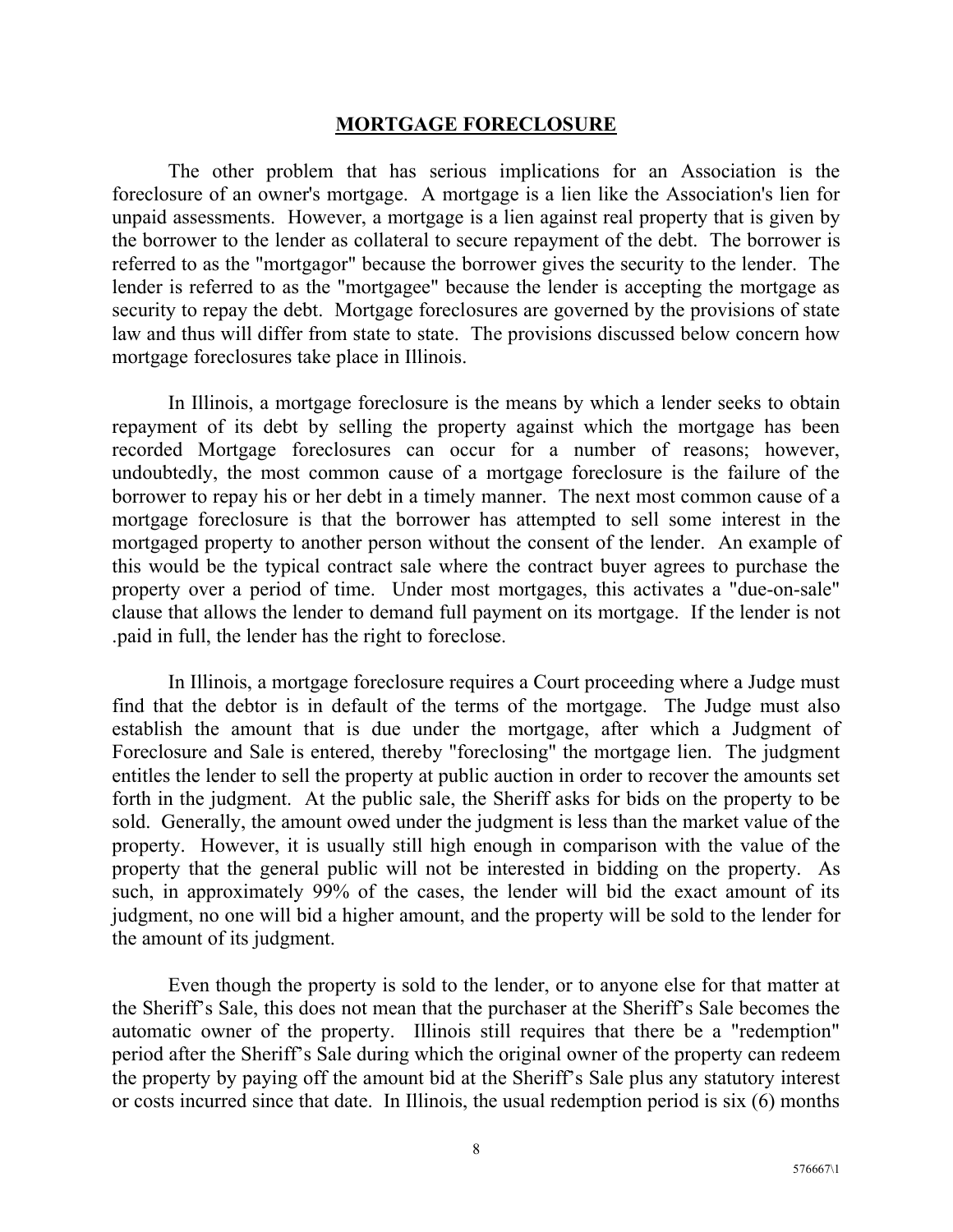from the date of the Sheriff's Sale. This time period might be longer if an appeal is taken, if a bankruptcy is filed in the interim or for other reasons. At the end of the redemption period the purchaser at the Sheriff's Sale is entitled to a deed for the property. Until now, we have not really addressed the Association's role in a mortgage foreclosure. As mentioned above, common interest communities, in virtually every case, are entitled to a lien against the unit for unpaid assessments due to the Association. Any such lien is an encumbrance on the title to the unit as long as it exists, and any title company would object to closing on a unit until it has proof that the Association's lien was satisfied or that all assessments have been paid in full. The unfortunate fact about an Association's lien is that, under the language of virtually every Declaration, the Association's lien is secondary to at least the first mortgage lien, sometimes to all mortgage liens and occasionally to all liens against the property. The reason that this is unfortunate is that the Association's rank as a creditor is the determining factor as to whether or not its lien rights will be eliminated in a foreclosure action.

Once the priority of lien holders have been ranked from highest to lowest, it can be determined whose rights will be eliminated. The person with the highest priority can "foreclose" or eliminate the interest of every subordinate lien holder. The person second in priority can foreclose the interest of everyone who is third or lower, but can do nothing about the priority of the first lien holder. Since the Association is almost always at least second in position, the foreclosure of a first mortgage will foreclose or eliminate the Association's right to recover any delinquent assessments from the new owner after the foreclosure.

To protect the Association, it is possible for the Association to bid on the unit at the Sheriff's Sale. However, to accomplish this, the Association would have to pay off any unpaid amounts then due and owing under the Judgment of Foreclosure, plus any excess amounts that might be necessary to cover any bids presented at the Sheriff's Sale. In addition, after the purchase of the property at the Sheriff's Sale, the Association would have to sell the property on the open market after the expiration of redemption period in order to recover its monies.

One other option available to the Association would be to redeem the property during the redemption period. Since the Association has lien rights in the property, it could pay off any unpaid amounts due to the bank during the redemption period and add that amount to its own assessment lien against the property. However, the Association would still have to foreclose its lien and sell the property if the owner was unable to pay or failed to pay the amounts due. Undoubtedly, if the owner were unable to redeem the property, this would require a foreclosure of the Association's lien. Thus, if any Association wished to consider paying off the bank, it should either be at the Sheriff's Sale or it should attempt to purchase the certificate of sale from the lender during the redemption period. Unless the Association obtained a certificate of sale, a second foreclosure would be needed in order to recover the amount due to the Association.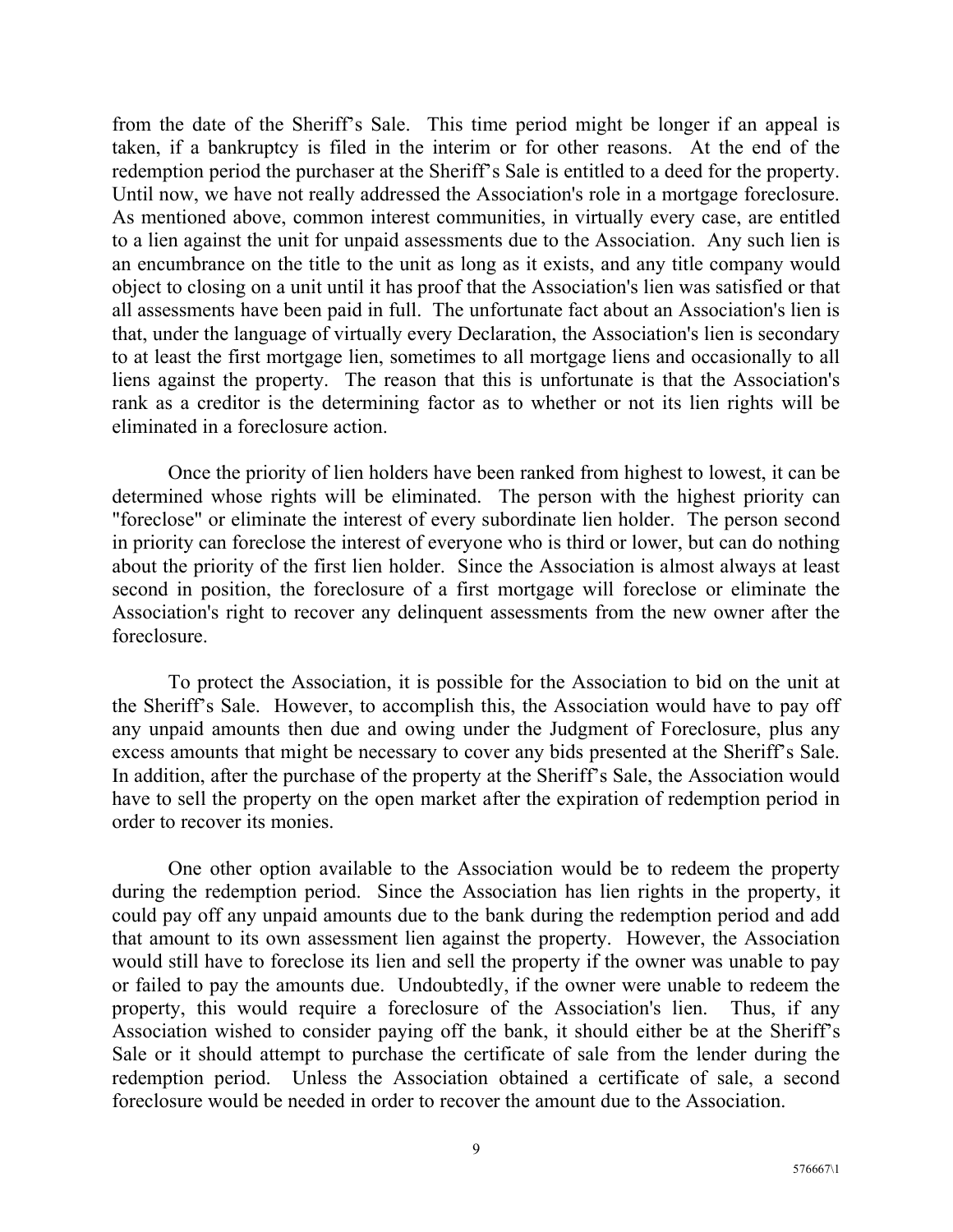Associations often ask when they may begin to charge the bank for the Association's monthly assessments. The law provides that the bank has the duty to pay assessments starting the first day of the month after the date of the judicial foreclosure sale, delivery of the deed in lieu of foreclosure, or taking possession pursuant to a court order.

Accordingly, there may be a substantial period of time between the date that the unit owner initially fails to make assessment payments and the date that the bank is required to do so as set forth above. Fortunately, the Association is not without a remedy. The purchaser of a condominium, townhouse or single family home in an association unit at a judicial foreclosure sale or the purchaser of a unit from a bank which obtained it in a judicial foreclosure sale is required to pay assessments which are due during the six months immediately preceding institution of collection proceedings. As a result of this requirement, it is very important that the Association forward the delinquent unit owner's account to the Association's attorney for collection, as if this is not done, the subsequent purchaser's six-month payment obligation is not applicable.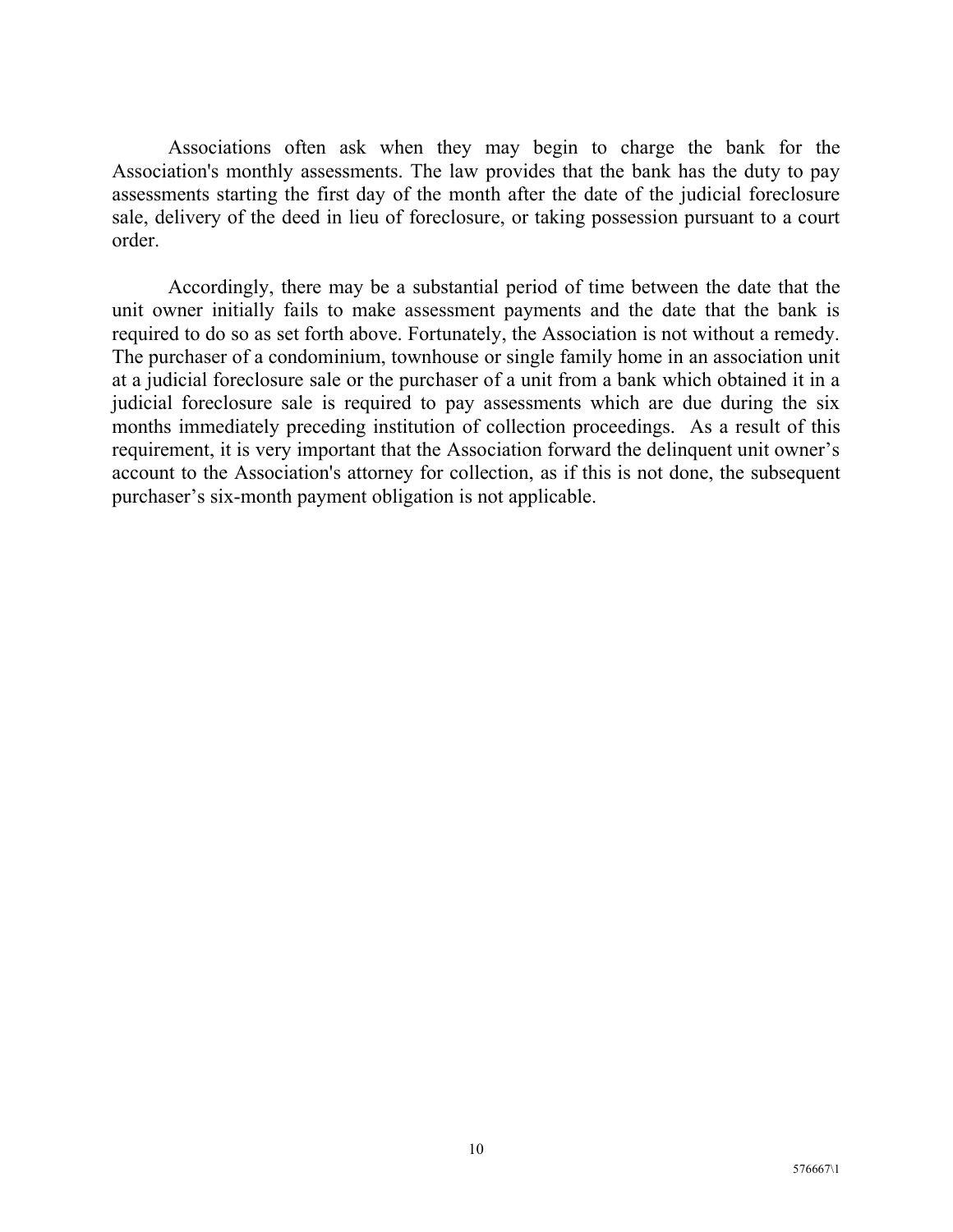### **LIABILITY ISSUES**

As a result of certain abuses involving the collection process, generally, Congress enacted the Fair Debt Collection Act. This Act is applicable to "debt collectors". Debt collectors" include attorneys and managers involved in collecting association assessments, fines etc. The Fair Debt Collection act provides for substantial penalties for "debt collectors" who violate its provisions to include fines and an award of attorney fees. The Fair Debt Collection Act sets forth specific limitations on tactics which may be used by creditors, as well as requiring "debt collectors" to utilize various procedures enacted to protect the debtor from abuse. Even though board members and employees of associations do not fall within the definition of "debt collector", as Associations frequently are contractually obligated to indemnify and defend management companies for this type of liability, it is essential that this coverage be included in the association's insurance package.